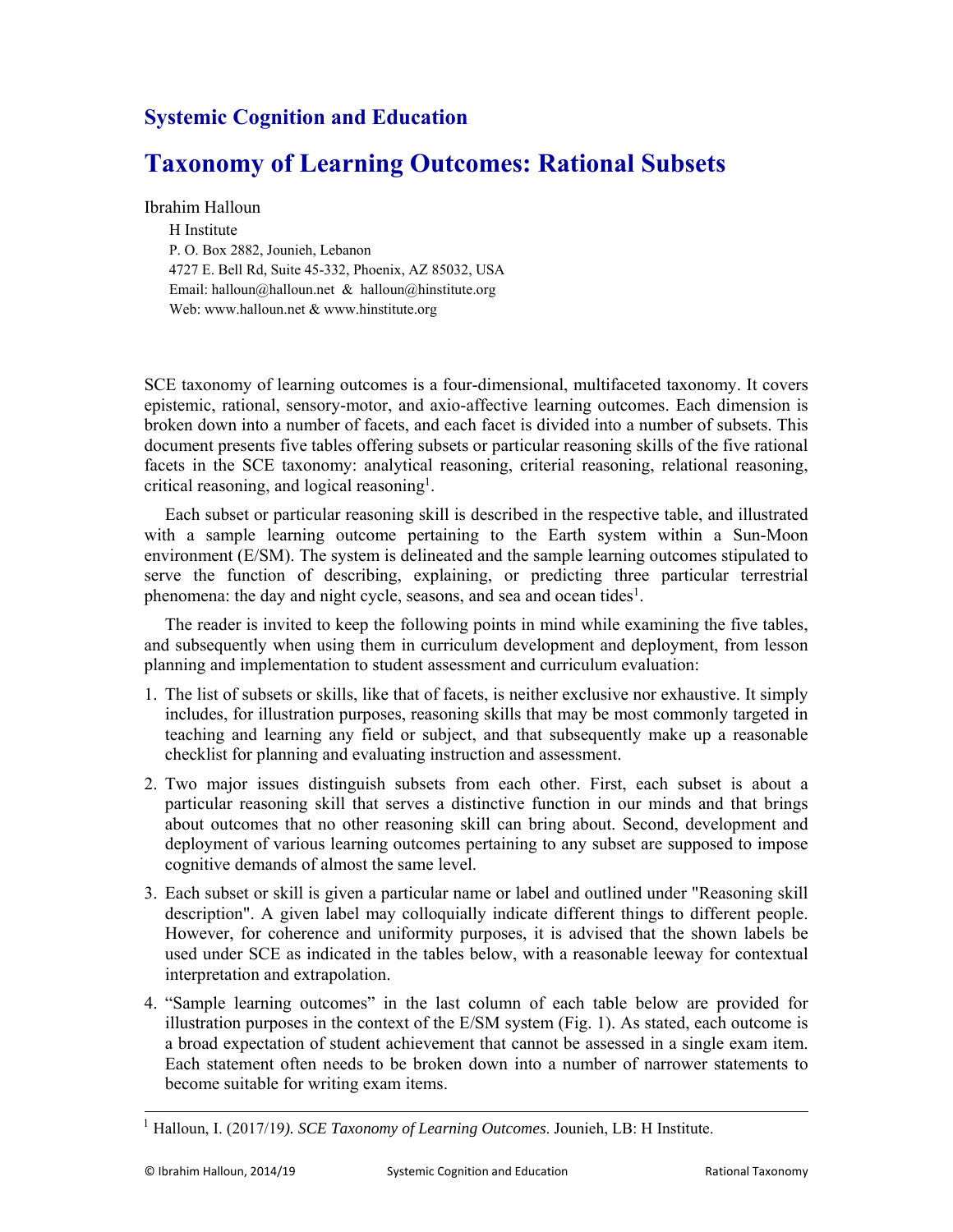- 5. In general, no specific "action verbs" are recommended for stating learning outcomes expected with each subset or reasoning skill. The same verb may be used with different reasoning skills (e.g., to determine, to tell, to figure out). The context of the verb in the learning outcome statement should help the reader specify what a particular reasoning skill is about. Alternatively, different verbs may be used with the same reasoning skill (e.g., to differentiate, to distinguish and to choose used with differentiation). However, certain verbs can be used exclusively with certain skills (e.g., to "describe" used only for the description of "how" things are or behave, and to "explain" used only for the explanation of "why" things are or behave one way or another).
- 6. Like in any educational taxonomy, the distinction among facets and subsets is artificial in at least two respects. First, no reasoning skill, and thus no facet, occupies alone an exclusive, or a privileged area in the brain. Various reasoning facets and subsets share the same brain lobes, and involve common neural networks. Second, any cognitive or behavioral activity, no matter how simple it might be, involves many dimensions of the SCE taxonomy -- and often all four, epistemic, rational, sensory-motor, and axio-affective dimensions --, and many facets within the same dimension.
- 7. Any human activity, and thus any educational activity, involves, as stated above, many dimensions and many facets of the SCE taxonomy. Certain activities though may be more involved than others. This is especially the case with activities like planning (an experiment, for example), decision making (e.g., in group work), and all sorts of problem solving, which are complex activities, especially from rational perspective. Any activity of the sort involves so many reasoning skills that, at least under SCE, it cannot be classified as a single "reasoning skill" (or any other form of categories, competencies included).
- 8. Any assessment item, like any educational activity, involves many dimensions and many facets, and thus many reasoning skills of the SCE taxonomy. However, each assessment item, especially items included in typical tests and exams, is written under SCE so as there is always a *dominant* dimension and a dominant facet in any activity, i.e., a facet that is more involved than all other facets and that affects the most the outcome of the activity. For example, when the dominant facet is rational, there is always one *dominant reasoning skill* among all reasoning skills required by the item*.* That dominant reasoning skill makes up the subject of the learning outcome ascertained by any single item.
- 9. The demarcation line between two rational facets, and between two subsets in any given facet, may sometimes be blurred and hard to define sharply. Unique assertions are made in the SCE taxonomy in order to relatively diffuse this intricacy. For example, in order to sharpen the distinction between analytical reasoning and other types of reasoning, analytical reasoning skills are considered dominant more in the deployment of already acquired conceptual knowledge (e.g., laws and rules) than in the generation of new knowledge. In the latter event, other facets, especially critical reasoning and logical reasoning become dominant. To illustrate this point, consider the sample learning outcomes provided in the table below for differentiation (analytical reasoning) and critical choice (critical reasoning). Differentiation is considered to be, say, the ability of the student to "ignore the distance between the Earth and the Sun and concentrate on the angle of incidence of sunlight when studying seasons on given spots on Earth". In contrast, critical choice is about the student ability "to figure out, by comparing seasons in the two hemispheres at a given time of the year, that the tilt of the Earth's axis of rotation and not its distance from the Sun is behind the occurrence of seasons". As such, under critical choice, the student is supposed to come, on her/his own, to the proper judgment regarding the features in question, whereas under differentiation s/he is assumed to deploy what s/he *has already figured out* about these features to study seasons at specific spots on Earth.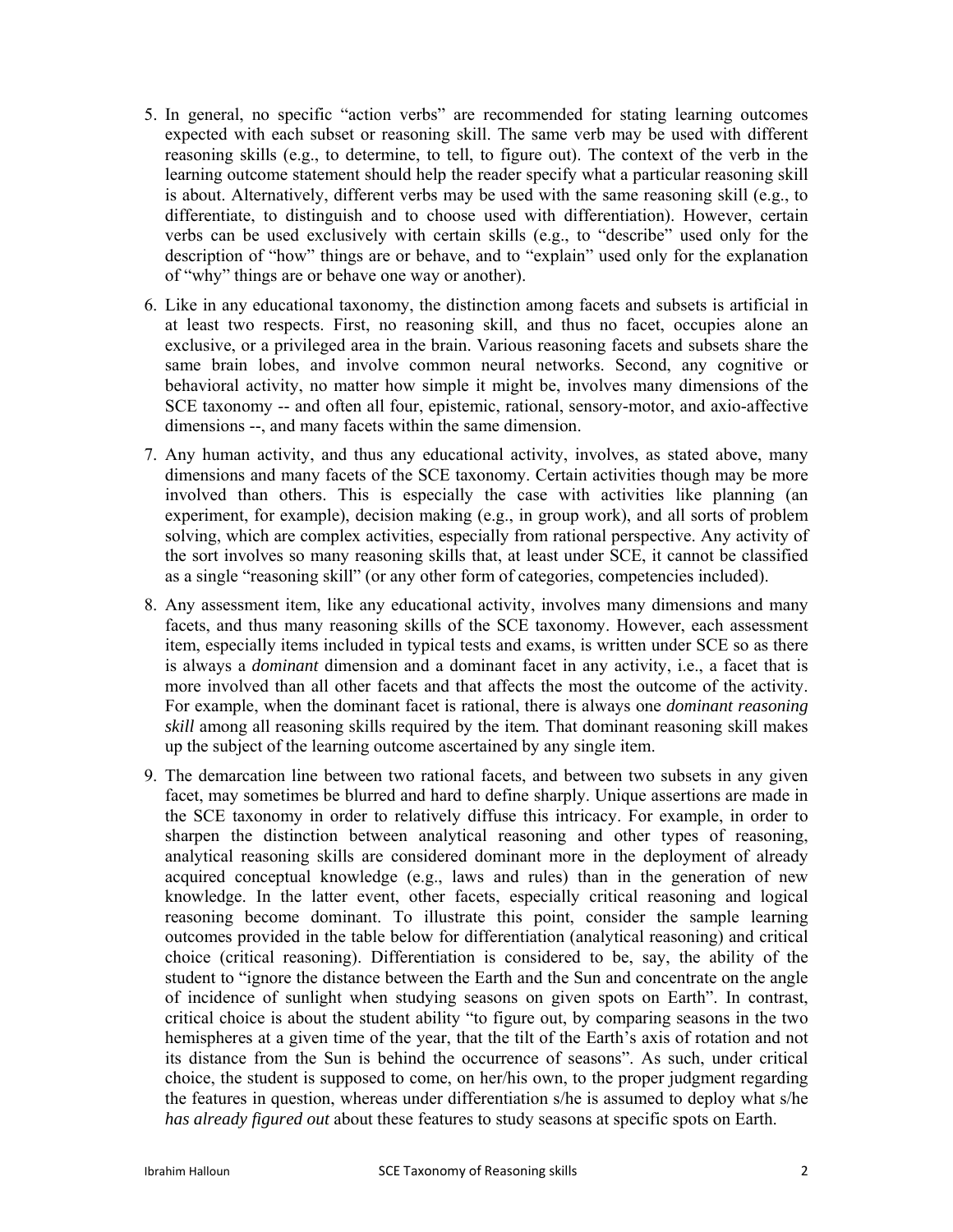- 10. Every effort should be deployed under SCE to cover, in every course, all facets of the SCE rational dimension with all subsets or reasoning skills identified in this document (and more). The level and scope, and even the possibility, of coverage of every reasoning skill may vary from course to course or from one system to another within a given course. However, an overall balance needs to be maintained between all five rational facets, especially in various forms of assessments.
- 11. Reasoning skills cannot be sufficiently measured on paper. Paper exams, or typical online exams, can only provide a rough assessment of reasoning skills. Fair assessment of any reasoning skill requires long-term monitoring of students in action in open discussions. As discussed in a separate document, cross-disciplinary projects are meant to serve this purpose.



**Figure 1.** Graphic depiction of the Earth/Sun-Moon system (E/SM)<sup>1</sup>.

The three celestial bodies are loosely depicted to show their relative positions on two specific days of the year when Earth is closest to (3 January) and farthest away (4 July) from the Sun, and when, contrary to common sense, the northern hemisphere is in its winter and summer seasons respectively. Note how the tilted axis of Earth rotation makes sunlight hit the northern hemisphere almost vertically on July 4 but not on January 3 (with the opposite true for the southern hemisphere).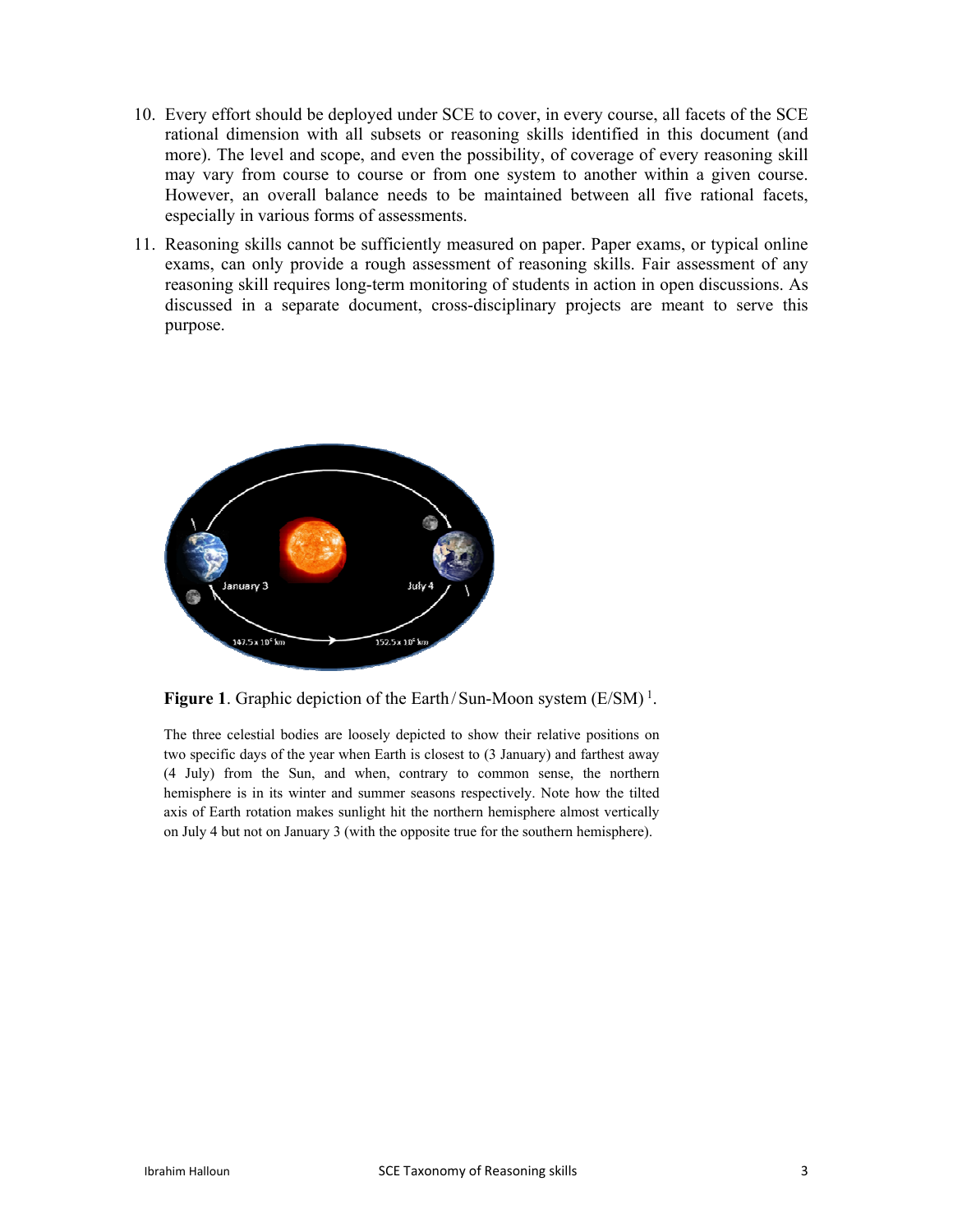| acet<br>عا              | <b>Subset</b>                  | <b>Reasoning skill description</b>                                                                                                                                                                        | <b>Sample learning outcome</b><br>Earth system within a Sun-Moon environment (E/SM)                                                                                                          |
|-------------------------|--------------------------------|-----------------------------------------------------------------------------------------------------------------------------------------------------------------------------------------------------------|----------------------------------------------------------------------------------------------------------------------------------------------------------------------------------------------|
| reasoning<br>Analytical | Survey                         | Observing/exploring a new<br>situation*<br>and<br>identifying<br>all observable features<br>(entities,<br>processes,<br>their<br>properties)<br>without<br>and<br>distinction.                            | The student is able to list the celestial bodies that make<br>up the E/SM system, identify their apparent behavior,<br>and detail their properties (e.g. mass, size, trajectory,<br>period). |
|                         | <b>Differentiation</b>         | Distinguishing between primary and secondary<br>features, i.e., between features that significantly<br>affect a given situation (primary or relevant) and<br>those that do not (secondary or irrelevant). | The student is able to ignore the distance between the<br>Earth and the Sun and concentrate on the angle of<br>incidence of sunlight when studying seasons on given<br>spots on Earth.       |
|                         | Regularities'<br>specification | Identifying regularities or recurrent features in the<br>given situation (that may or may not reflect a<br>universal pattern).                                                                            | The student is able to recognize the recurrence, year<br>after year, of sunrise and sunset at specific times in a<br>given day of the year.                                                  |
|                         | Description                    | Specifying primary features and corresponding<br>descriptors (parameters and/or variables) that<br>reliably and sufficiently depict "how" the situation<br>happens to be.                                 | The student is able to describe with appropriate<br>parameters the rotation of the Earth around itself and its<br>translational orbit around the Sun.                                        |
|                         | Explanation                    | Stipulating "why" the situation happens to be as<br>described, by identifying the causes (if any)<br>behind its state and primary features.                                                               | The student is able to attribute the Earth's orbit around<br>the sun to the mutual gravitational pull with the Sun.                                                                          |
|                         | Prediction/<br>Post-diction    | Anticipating how the situation will evolve under<br>specific conditions, or telling how it has actually<br>evolved in the past to get to its current state.                                               | The student is able to predict the consequences on<br>seasons of future variation in the tilt angle of the Earth's<br>axis of rotation.                                                      |

\* A "situation" may involve one or many systems (or parts of systems) in specific states or undergoing certain processes. It may be abstract (e.g. literary or scientific text) or physical (e.g., the E/SM system of Figure 1). Reasoning skills may pertain to semantic aspects (meaning and significance) or syntactic aspects (connections, system structure, state or change of state) of the situation.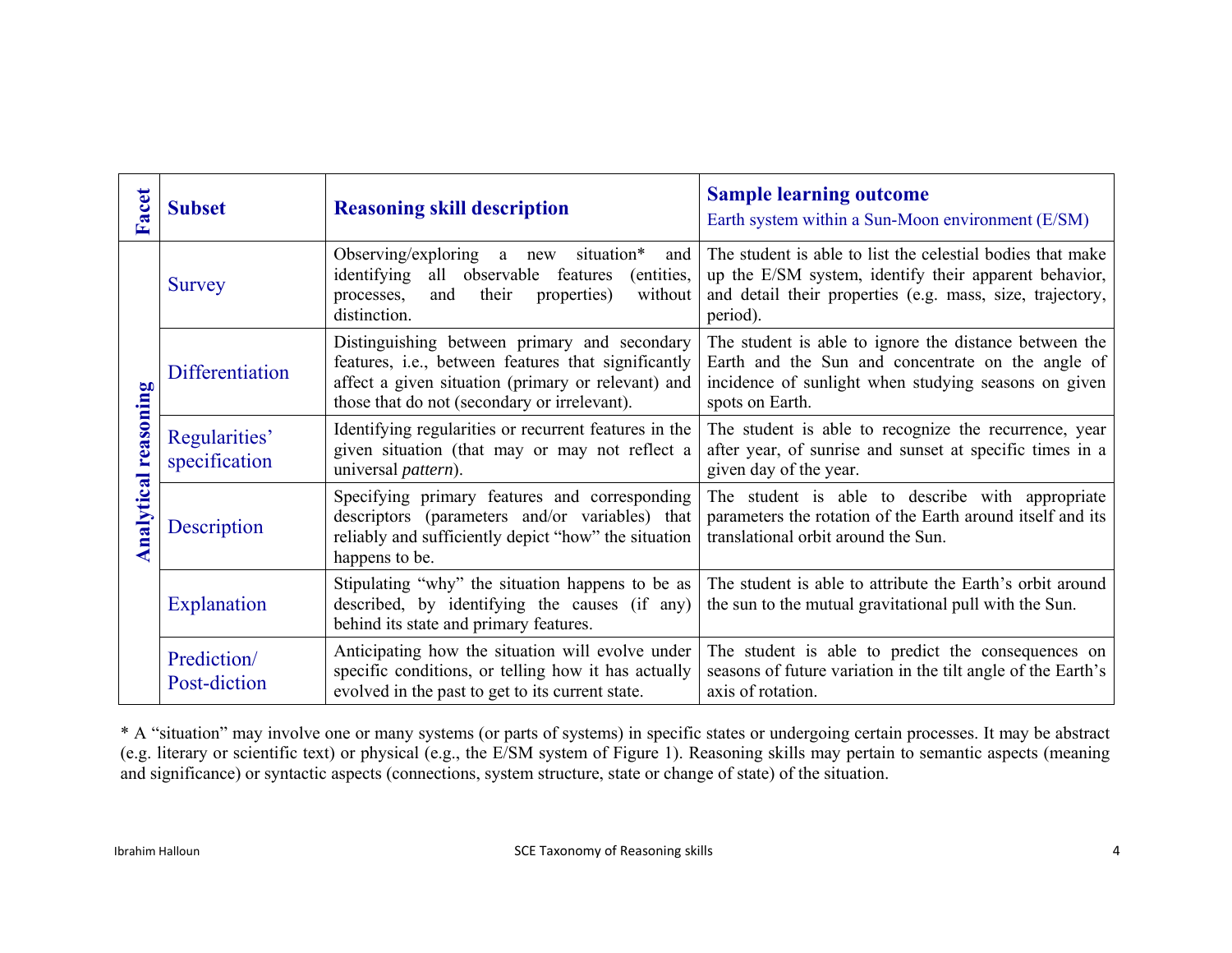| acet<br>عنا                | <b>Subset</b>         | <b>Reasoning skill description</b>                                                                                                                                                                                                                                                         | <b>Sample learning outcome</b><br>Earth system within a Sun-Moon environment (E/SM)                                                                                        |
|----------------------------|-----------------------|--------------------------------------------------------------------------------------------------------------------------------------------------------------------------------------------------------------------------------------------------------------------------------------------|----------------------------------------------------------------------------------------------------------------------------------------------------------------------------|
| <b>Criterial reasoning</b> | Setting criteria      | Specifying standards, norms, benchmarks, scales,<br>and other types of criteria that govern all rational<br>processes in this facet.                                                                                                                                                       | The student is able to set the criteria for classifying<br>planets and satellites.                                                                                         |
|                            | Classification        | Grouping features into well-defined categories,<br>based on analogies or common criteria.                                                                                                                                                                                                  | The student is able to classify countries with similar<br>climate based on their latitudes.                                                                                |
|                            | Comparison            | Specifying whether two or more entities or<br>processes in a given situation are alike or different<br>in terms of a given property (ies). Depending on<br>how a property can be measured, the comparison<br>may be nominal, ordinal (contrast included),<br>interval-type, or ratio-type. | The student is able to tell that the seasons on Earth and<br>Moon are different based on the difference in<br>composition and atmosphere.                                  |
|                            | Measurement           | Comparing a given feature in the situation to a<br>standard scale or unit, if applicable.                                                                                                                                                                                                  | The student is able to provide the diameter of Earth in<br>km or miles.                                                                                                    |
|                            | <b>Estimation</b>     | Assigning approximate values (or ranges of<br>values) to a given feature in the situation.                                                                                                                                                                                                 | The student is able to estimate the range of change in<br>temperature between day and night on a given spot on<br>Earth, during a given season.                            |
|                            | Analogical<br>mapping | Establishing analogy between two parts of a<br>situation (or two situations) by correspondence to<br>common features (criteria), or setting the features<br>of a given part (or situation) by analogy to another<br>similar part (or situation).                                           | The student is able to tell that another country that has<br>the same climate and similar water resources as her/his<br>own country may have the same types of vegetation. |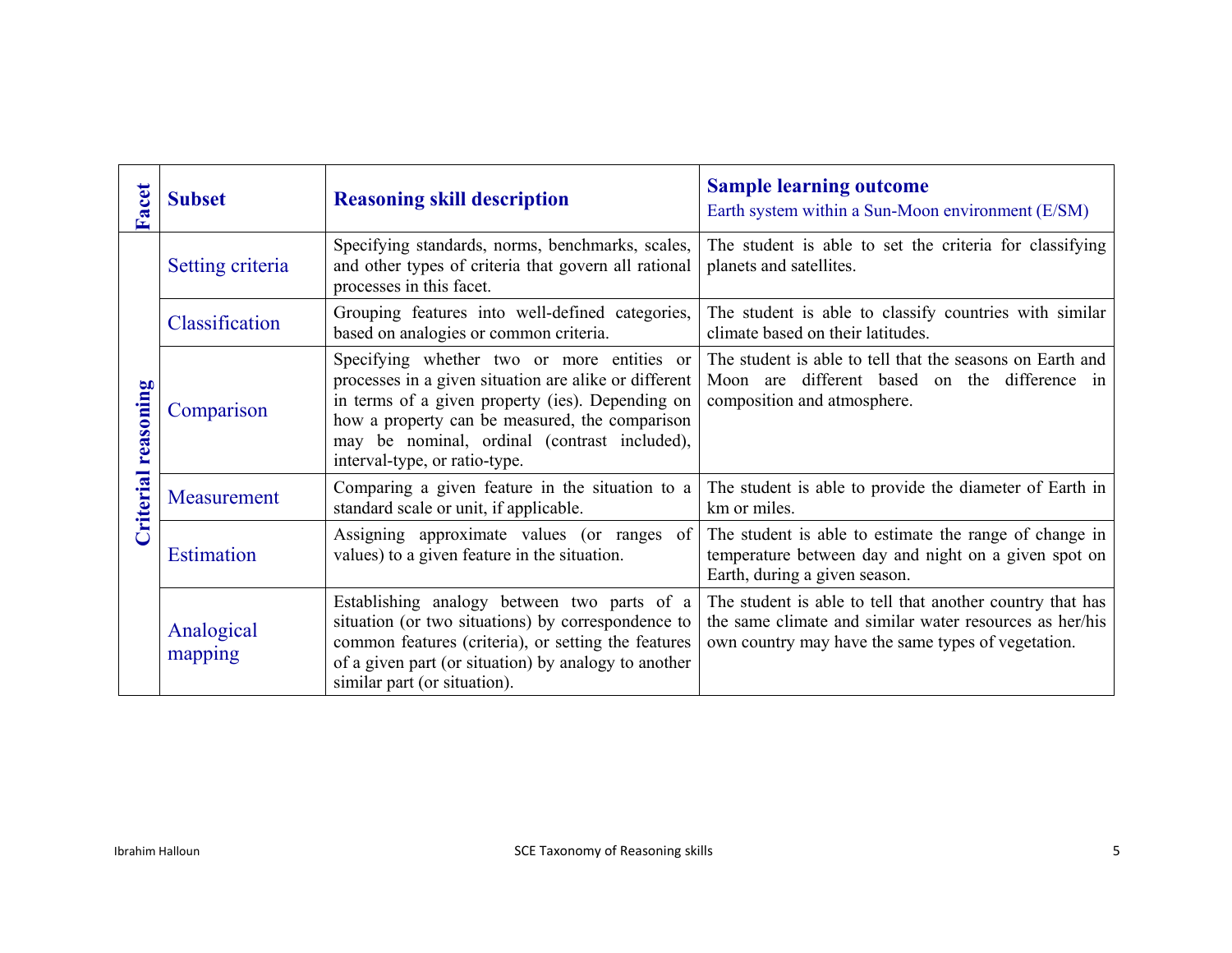| acet<br>Œ               | <b>Subset</b>                   | <b>Reasoning skill description</b>                                                                                                                                                                                                             | <b>Sample learning outcome</b><br>Earth system within a Sun-Moon environment (E/SM)                                                                                                                                |
|-------------------------|---------------------------------|------------------------------------------------------------------------------------------------------------------------------------------------------------------------------------------------------------------------------------------------|--------------------------------------------------------------------------------------------------------------------------------------------------------------------------------------------------------------------|
| reasoning<br>Relational | <b>Systemic</b><br>organization | Organizing a given situation in the form of<br>systems or other coherent structures.                                                                                                                                                           | The student is able to organize information provided<br>about the E/SM system in a given text according to the<br>SCE system schema and/or related epistemic structures.                                           |
|                         | Semantic<br>connections         | Relating features in a given situation according to<br>their meanings or significance, directly or through<br>contextual relationships.                                                                                                        | The student is able to build a concept map or a semantic<br>network about the E/SM system.                                                                                                                         |
|                         | Syntactic<br>connections        | Relating features in a given situation, according to<br>structural or functional aspects, in the form of<br>laws, rules, or any other type of relationship<br>(mathematical included).                                                         | The student is able to relate the gravitational interaction<br>between the Earth and the Sun to the mass of the two<br>bodies and the distance that separates them using<br>Newton's law of universal gravitation. |
|                         | <b>Synthesis</b>                | Painting the big picture in a given situation, and/or<br>relating that situation to other situations in a<br>generic, broad context (e.g. scientific theory or<br>genre of texts).                                                             | The student is able to situate or integrate knowledge<br>about the E/SM system in knowledge about the Solar<br>system or the Milky Way galaxy.                                                                     |
|                         | Extrapolation                   | Expanding the merits of the situation at hand to<br>serve new domains and<br>functions in the<br>corresponding field of study.                                                                                                                 | The student is able to use what s/he has learned about<br>the occurrence of darkness at night to determine how it<br>gets dark on Earth during eclipses.                                                           |
|                         | Transfer                        | Exploiting what is learned in a given situation or<br>field in different fields according to clear rules of<br>correspondence (bridging analogies included),<br>thus investing the merits of the situation in cross-<br>disciplinary contexts. | The student is able to transfer what s/he learns about<br>gravitational interaction in the E/SM system to the<br>electrostatic interaction in Bohr's model of the atom.                                            |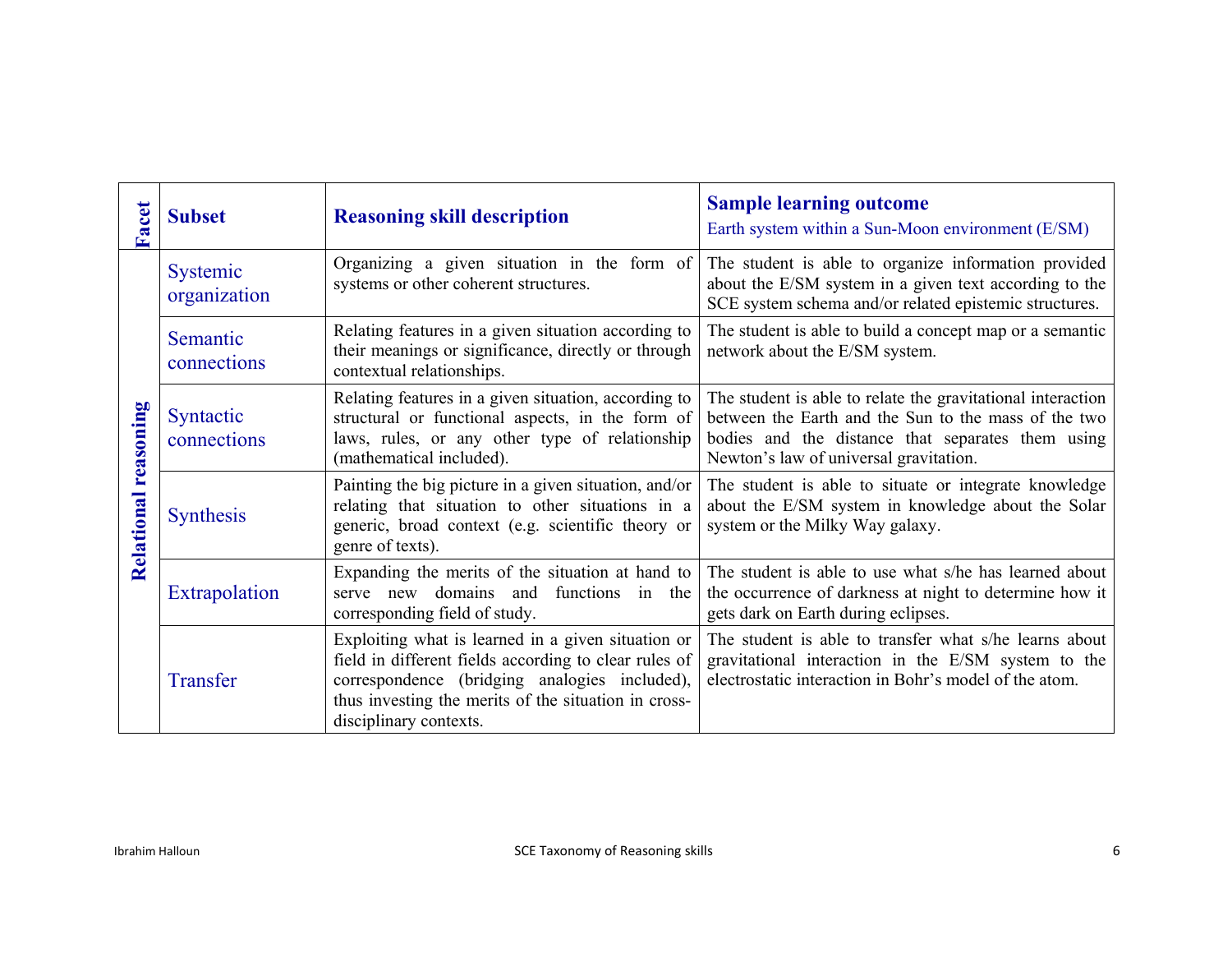| Facet             | <b>Subset</b>                          | <b>Reasoning skill description</b>                                                                                                                                                                                  | <b>Sample learning outcome</b><br>Earth system within a Sun-Moon environment (E/SM)                                                                                                                                                       |
|-------------------|----------------------------------------|---------------------------------------------------------------------------------------------------------------------------------------------------------------------------------------------------------------------|-------------------------------------------------------------------------------------------------------------------------------------------------------------------------------------------------------------------------------------------|
| ritical reasoning | Question and<br>problem<br>formulation | Generation of a valid question(s) and/or a proper<br>problem statement(s) about a given situation.                                                                                                                  | The student is able to ask the proper questions about the<br>changes of season on Earth (e.g., the causes and impact<br>of heat variation).                                                                                               |
|                   | Purposeful<br>information<br>gathering | Deciding what information needs to be gathered<br>about a particular situation in order to ascertain a<br>hypothesis, answer a question, or solve a problem<br>about that situation.                                | The student is able to collect proper temperature and<br>precipitation records at specific times of the year in<br>order to determine how seasons vary across the globe.                                                                  |
|                   | <b>Critical choice</b>                 | Ascertaining various features in a given situation,<br>and determining, based on evidence and/or proper<br>argumentation, which are primary features and<br>which are secondary features.                           | The student is able to figure out, by comparing seasons<br>in the two hemispheres at a given time of the year, that<br>the tilt of the Earth's axis of rotation and not its distance<br>from the Sun is behind the occurrence of seasons. |
|                   | Evaluation                             | Ascertaining the viability (validity, reliability,<br>etc.) of all sorts of assertions (claims, arguments,<br>supposed facts or evidence, etc.) presented in<br>support of, or against, a given idea or hypothesis. | The student is able to ascertain, and subsequently refute,<br>the hypothesis that the moon rotates around itself once a<br>day.                                                                                                           |
|                   | Reflective<br>thinking                 | Evaluation and regulation of one's own ideas<br>(especially misconceptions) or others' ideas about<br>a given situation.                                                                                            | The student is able to ascertain her/his own ideas about<br>seasons, internally through coherence assessment, and<br>externally by comparison to peers' ideas.                                                                            |
|                   | Challenge<br>anticipation              | Anticipating, and accounting for, conceptual,<br>rational, and/or practical demands that may be<br>imposed by certain possible changes in a given<br>situation.                                                     | The student is able to anticipate the rise of tides in a<br>given area under severe climate change (e.g., in the case<br>of hurricanes).                                                                                                  |